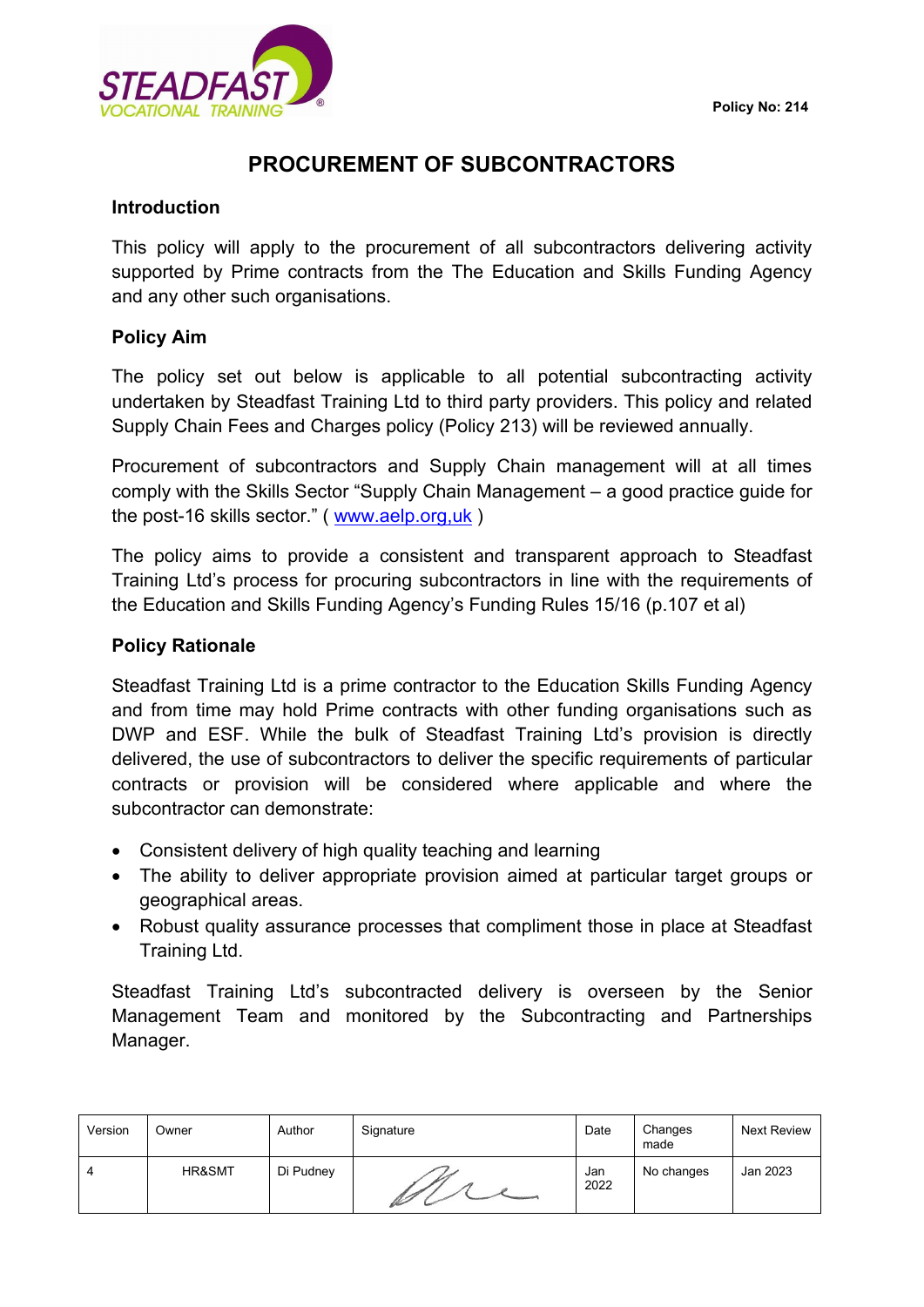

## **Principles underpinning the subcontracting process**

- 1. Procurement activities will comply with the principles of "Supply Chain Management – a good practice guide for the post-16 skills sector."
- 2. A subcontractor is defined as an organisation that is engaged in a contractual and legally binding arrangement to deliver provision SFA funded provision on behalf of Steadfast Training Ltd.
- 3. Procurement procedures will be fair and transparent, using robust Due Diligence procedures to ensure that potential subcontractors comply with Skills Funding **Agency**

requirements ie.

- a. High quality learning delivery
- b. Value for money
- c. Positive impact on the experiences of learners.
- 4. The levels of funding paid to subcontractors and retained by Steadfast Training Ltd are clearly documented in the "Supply Chain Fees and Charges Policy" available on the organisation's website [www.steadfasttraining.co.uk](http://www.steadfasttraining.co.uk/) and will be reviewed and updated annually.
- 5. An annual statement of actual funds paid to subcontractors and retained by Steadfast Training Ltd will be published on the organisation's website in accordance with the SFA Funding Rules.
- 6. Contract documents will require both parties to commit that all discussions, communications, negotiations and actions undertaken to build, maintain and develop high quality supply chains and that these will be conducted in good faith and in accordance with the principles outlined above.

## **Subcontracting procedure**

Steadfast Training Ltd will always, in the first instance, consider direct delivery. However, subcontracting will be considered under the following circumstances:

- Where existing learners or employers require additional provision which Steadfast Training is unable to provide.
- Where the specific circumstances of contracts can be most effectively delivered by subcontractors.

## **Step 1: Opportunities for subcontracting**

| Version | Owner  | Author    | Signature | Date        | Changes<br>made | Next Review |
|---------|--------|-----------|-----------|-------------|-----------------|-------------|
| 4       | HR&SMT | Di Pudney | Ø         | Jan<br>2022 | No changes      | Jan 2023    |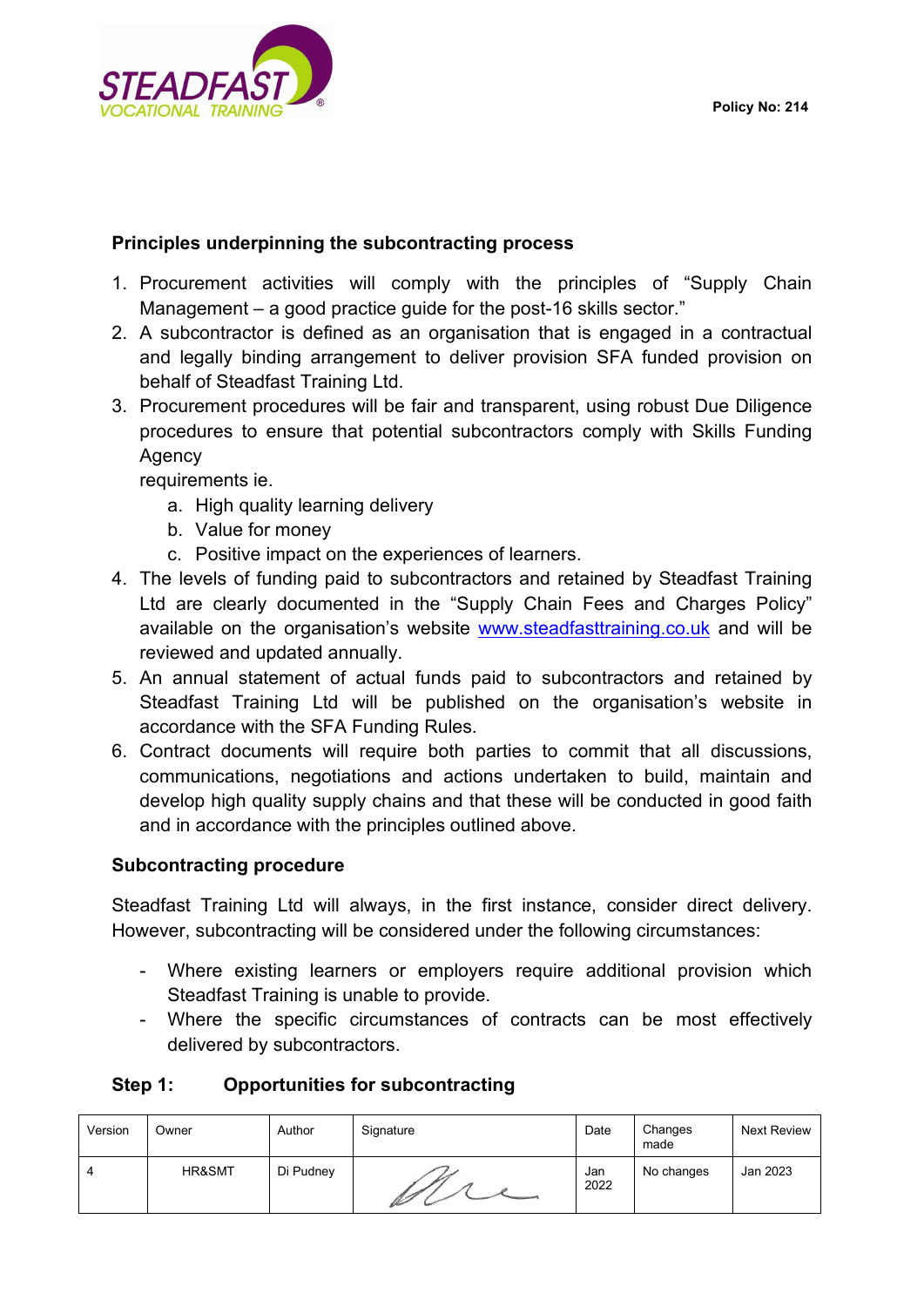

- 1. Open and competitive tendering against specific opportunities from time to time. These will be advertised through the website and will conform to the principles of the Merlin Standard.
- 2. Speculative applications via the website. Providers wishing to enquire about possible subcontracting opportunities are able to express their interest through the email address or contact number given on the 'Working with Us' page on the website.
- 3. Targeted approaches in line with specialist requirements for particular contracts such as access to particular target groups or specific delivery in a geographical area.

## **Step 2: Application and Due Diligence**

Regardless of the initial approach, all providers expressing an interest in becoming a subcontractor will be asked to fully complete the Due Diligence / Partnership Provision Application (Policy 214A) and submit with the required policies, documentation and evidence to the Subcontracts and Partnership Manager for review.

The Due Diligence application and supporting evidence will be checked and evaluated using the Due Diligence review summary form (Annex 1). Successful applications will be approved by the Managing Director.

Once the application is approved, the provider will be informed and an Initial Subcontracting meeting will be organised at which the details of the proposed subcontracted delivery will be discussed along with the Supply Chain Fees and Charges policy.

Steadfast Training Ltd will then draw up a draft Subcontract and Service specification giving details of the provision to be procured. This will also include details of specific requirements for the type of provision e.g. ESF, quality monitoring, draft delivery and payment profiles as well as the performance management process and requirements for the contract.

Once the potential subcontractor has agreed the terms and submitted an agreed delivery profile, the final version of the contract will be issued alongside a letter of intention to contract. This contract is signed by both the subcontractor and Steadfast Training Ltd and becomes the basis of the delivery agreement going forward.

| Version | Owner  | Author    | Signature | Date        | Changes<br>made | Next Review |
|---------|--------|-----------|-----------|-------------|-----------------|-------------|
| 4       | HR&SMT | Di Pudney | Ø         | Jan<br>2022 | No changes      | Jan 2023    |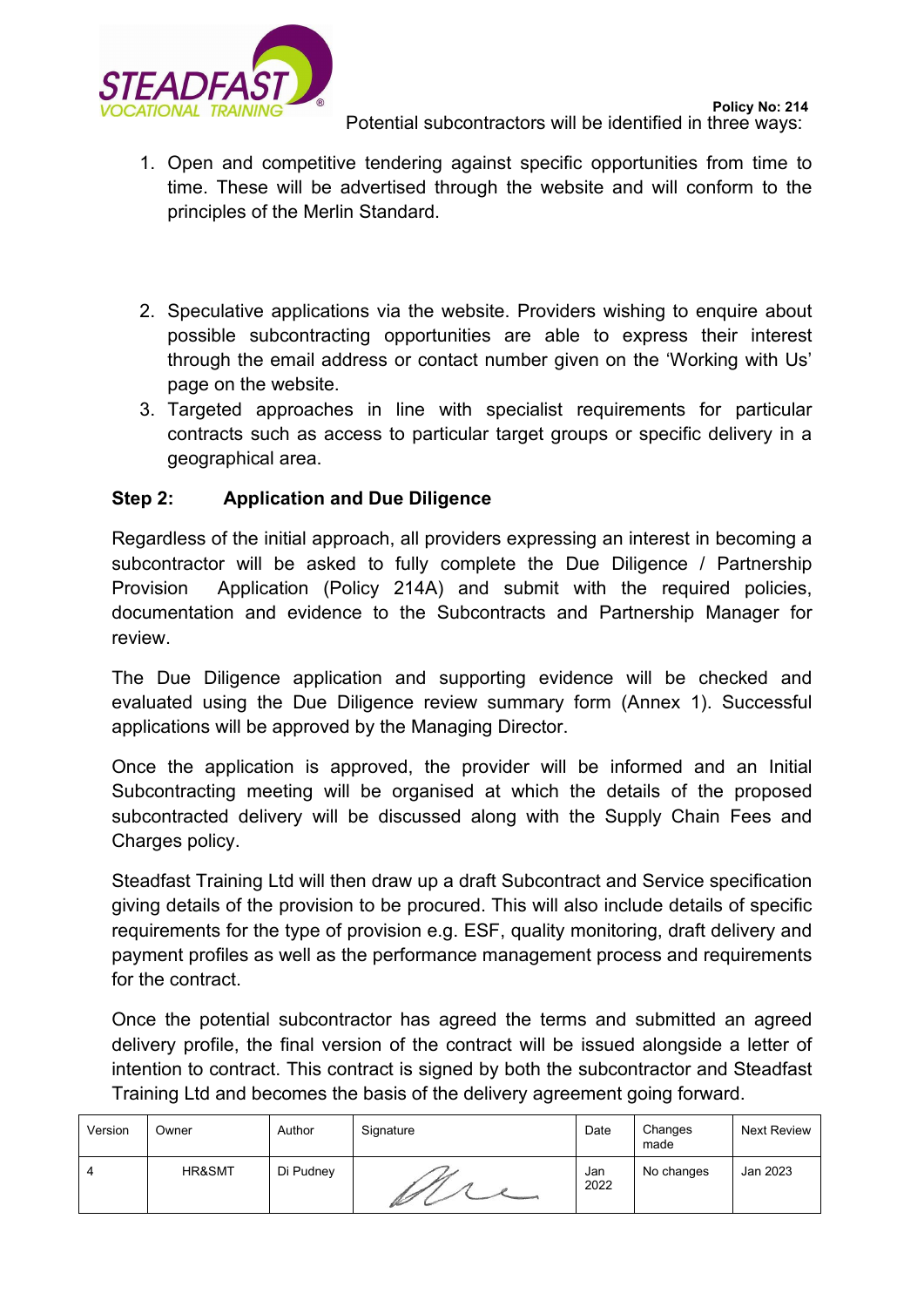

**Policy No: 214**

Delivery of the requirements of the subcontract will be

performance managed under the terms contained within the specific subcontract agreement.

Quality assurance, performance monitoring and management will take place according to the requirements set out in the contract and in conjunction with the processes set out in the "Supply Chain Fees and Charges policy".

## **Annex 1:** Due Diligence Review document

#### **Due Diligence summary: Partnership/subcontracted provision**

| Provider:        |               |           |                                     |
|------------------|---------------|-----------|-------------------------------------|
| <b>Info</b>      |               |           | <b>Comments, further actions to</b> |
| required         | <b>Detail</b> | <b>OK</b> | follow up                           |
| <b>UKPRN</b>     |               |           |                                     |
| <b>UPIN</b>      |               |           |                                     |
| <b>Contact</b>   |               |           |                                     |
| name             |               |           |                                     |
| <b>Contact</b>   |               |           |                                     |
| address          |               |           |                                     |
| <b>Contact</b>   |               |           |                                     |
| number           |               |           |                                     |
| Is provider      |               |           |                                     |
| on ROTO          |               |           |                                     |
| <b>Ofsted</b>    |               |           |                                     |
| grade/date       |               |           |                                     |
| <b>Due</b>       |               |           |                                     |
| <b>Diligence</b> |               |           |                                     |
| completed?       |               |           |                                     |

#### **Type of relationship being proposed**

|                | Partnership or subcontract relationship?<br>What type of provision / contract? |           |           |             | <b>Comments / further</b><br>information required |                    |
|----------------|--------------------------------------------------------------------------------|-----------|-----------|-------------|---------------------------------------------------|--------------------|
|                |                                                                                |           |           |             |                                                   |                    |
| Version        | Owner                                                                          | Author    | Signature | Date        | Changes<br>made                                   | <b>Next Review</b> |
| $\overline{4}$ | HR&SMT                                                                         | Di Pudney |           | Jan<br>2022 | No changes                                        | Jan 2023           |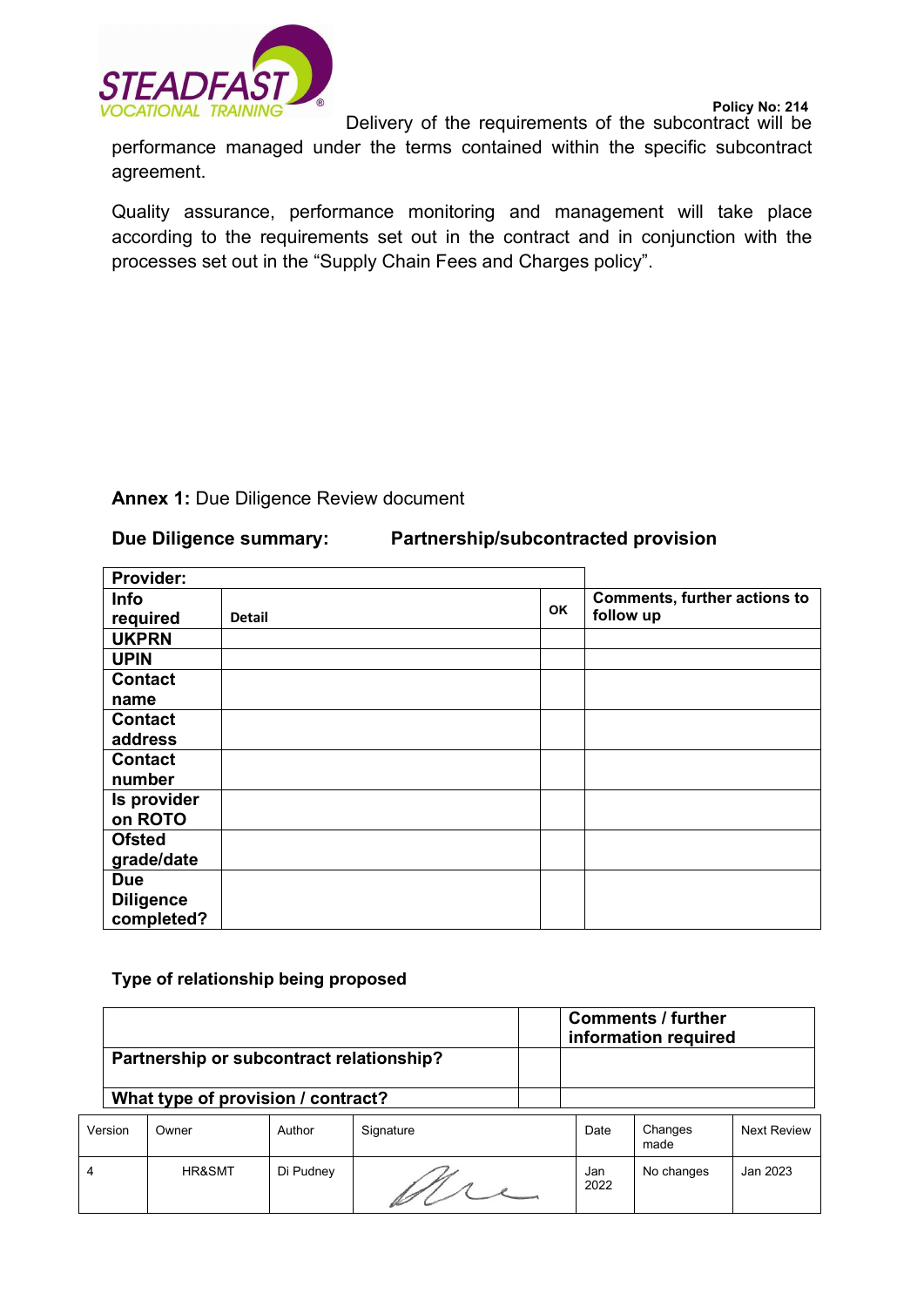

**Policy No: 214**

## **Documentation and policies:**

|                                 |          | <b>Comments / further information</b> | Follow up / date |
|---------------------------------|----------|---------------------------------------|------------------|
|                                 | Rec(Y/N) | required                              |                  |
| <b>EOpps policy</b>             |          |                                       |                  |
| Health and Safety policy        |          |                                       |                  |
| Safeguarding policy             |          |                                       |                  |
| <b>Quality Assurance policy</b> |          |                                       |                  |
|                                 |          |                                       |                  |
| Staffing matrix                 |          |                                       |                  |
| CV's for delivery staff         |          |                                       |                  |
| and IV's                        |          |                                       |                  |
| DBS details provided?           |          |                                       |                  |
| <b>Awarding Body</b>            |          |                                       |                  |
| accreditations                  |          |                                       |                  |
| 2 yrs EV reports                |          |                                       |                  |
| Latest inspection report        |          |                                       |                  |
| Prev 2yrs success data          |          |                                       |                  |
| 2 references provided           |          |                                       |                  |
| <b>Employers Liability Cert</b> |          |                                       |                  |
| <b>Public Liability Cert</b>    |          |                                       |                  |
| Matrix cert                     |          |                                       |                  |
| 2yrs financial accounts         |          |                                       |                  |
| Latest SAR and QIP              |          |                                       |                  |
| Internal observations           |          |                                       |                  |

# **Any issues and concerns / major outstanding information:**

| Version | Owner  | Author    | Signature | Date        | Changes<br>made | Next Review |
|---------|--------|-----------|-----------|-------------|-----------------|-------------|
| 4       | HR&SMT | Di Pudney |           | Jan<br>2022 | No changes      | Jan 2023    |